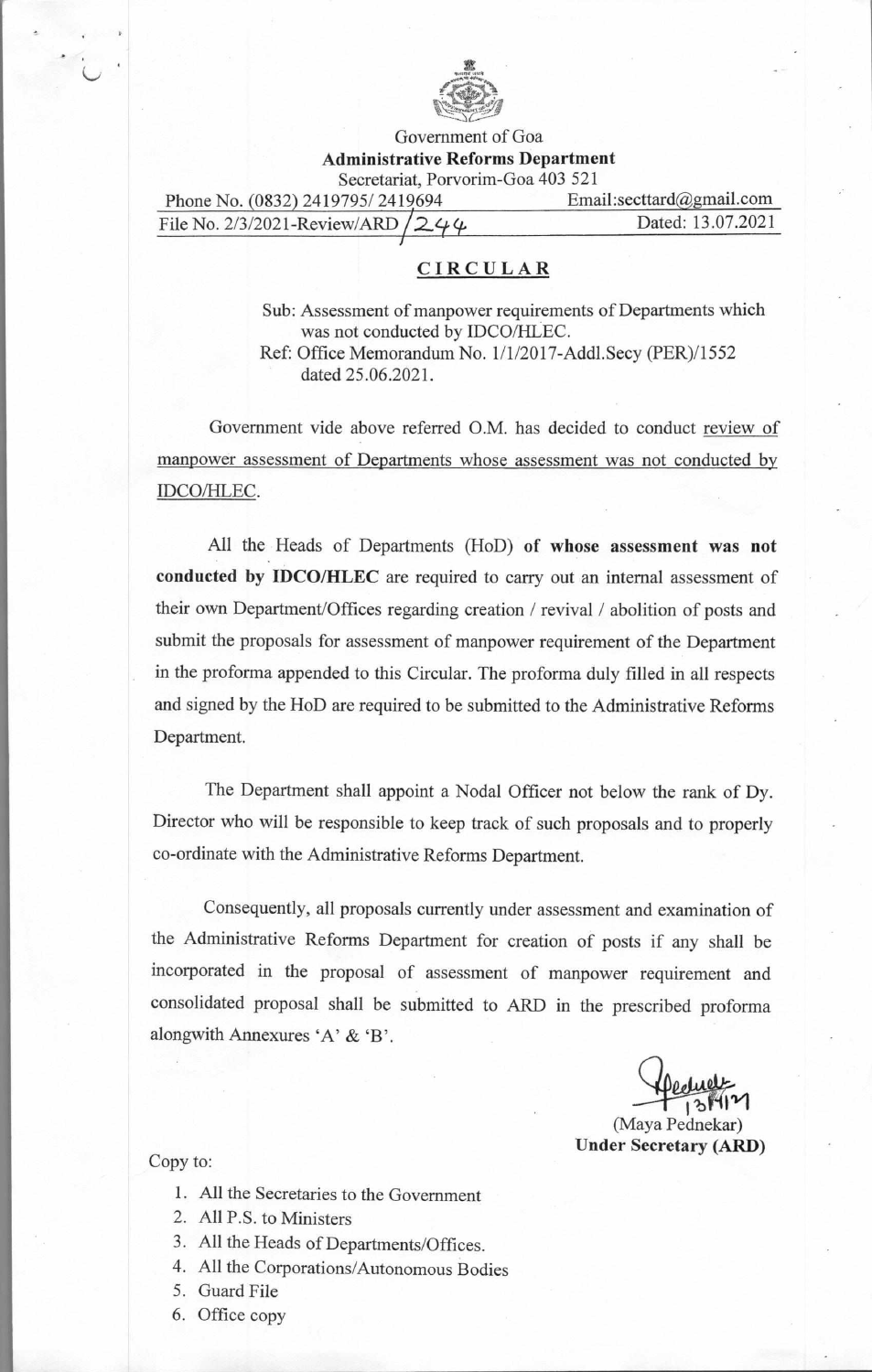## **PROFORMA FOR SUBMISSION OF PROPOSAL FOR ASSESSMENT OF MANPOWER REQUIREMENT AND FOR CREATION / REVIVAL OF POSTS.**

| Sr.<br>No.     | <b>Name of the Department</b>                                                                                                                                                                                                |  |
|----------------|------------------------------------------------------------------------------------------------------------------------------------------------------------------------------------------------------------------------------|--|
| $\mathbf{1}$   | Organizational Chart of the Department (Existing as well as<br>Proposed) to be given separately.                                                                                                                             |  |
| $\overline{c}$ | Norms/guidelines followed/adopted by Department for the<br>manpower requirement. Copy of norms may be enclosed.                                                                                                              |  |
| $\overline{3}$ | A copy of notified Recruitment Rules may be attached of all the<br>existing posts. In case of new posts, copy of draft RRs.                                                                                                  |  |
| $\overline{4}$ | Job profile of each category of the post (existing and proposed).                                                                                                                                                            |  |
| $\overline{5}$ | Copies of the duties and responsibilities attached to each<br>category of sanctioned posts and actually performed by the<br>incumbent holding the post at present may be given.                                              |  |
| 6              | Statistical data for 3 years pertaining to the work carried out by<br>Department.                                                                                                                                            |  |
| $\overline{7}$ | Whether the posts proposed for creation are under Centrally<br>Sponsored Scheme. If yes, then provide details like date of<br>implementation of Scheme, present status of the Scheme, State<br>share and Central share, etc. |  |
| 8              | Office-wise and section-wise deployment of all the existing<br>posts and post proposed for creation.                                                                                                                         |  |
| 9              | In case of Drivers, the number of roadworthy vehicles to be<br>mentioned.                                                                                                                                                    |  |
| 10             | Explore scope of outsourcing of services if any for group 'C'<br>category posts.                                                                                                                                             |  |
| 11             | Various Acts/Rules/Guidelines that are enforced/implemented<br>by the department.                                                                                                                                            |  |
| 12             | Details of Scheme(s) implemented and proposed to be<br>implemented by the department.                                                                                                                                        |  |
| 13             | Financial implications as per existing staff strength.                                                                                                                                                                       |  |
| 14             | Additional financial implications involved in case of creation of<br>new posts.                                                                                                                                              |  |
| 15             | Mobilization of resources / revenue generation scope, if any.                                                                                                                                                                |  |

Signature of H.O.D. Name: Designation: Telephone No: Date:

## **NOTE :-**

- a) Proposal should be submitted to the Administrative Reforms Department, Secretariat, Porvorim (in duplicate) with administrative approval.
- b) All enclosures should be authenticated as to their correctness by a Responsible Officer.
- c) Name of the Officer who may be contacted for eliciting more information should be given with his telephone number *(not below the rank of Deputy Director)* and change in officer also has to be informed.
- d) Incomplete proposals will not be entertained by A.R.D.
- e) Apart from c) above, additional contact/telephone nos. of the Officer well conversant with the subject matter to be indicated.
- **Department/HODs should make available proposal in the hard copies as well as soft copies so as to enable this Department to download the same for future reference/record.**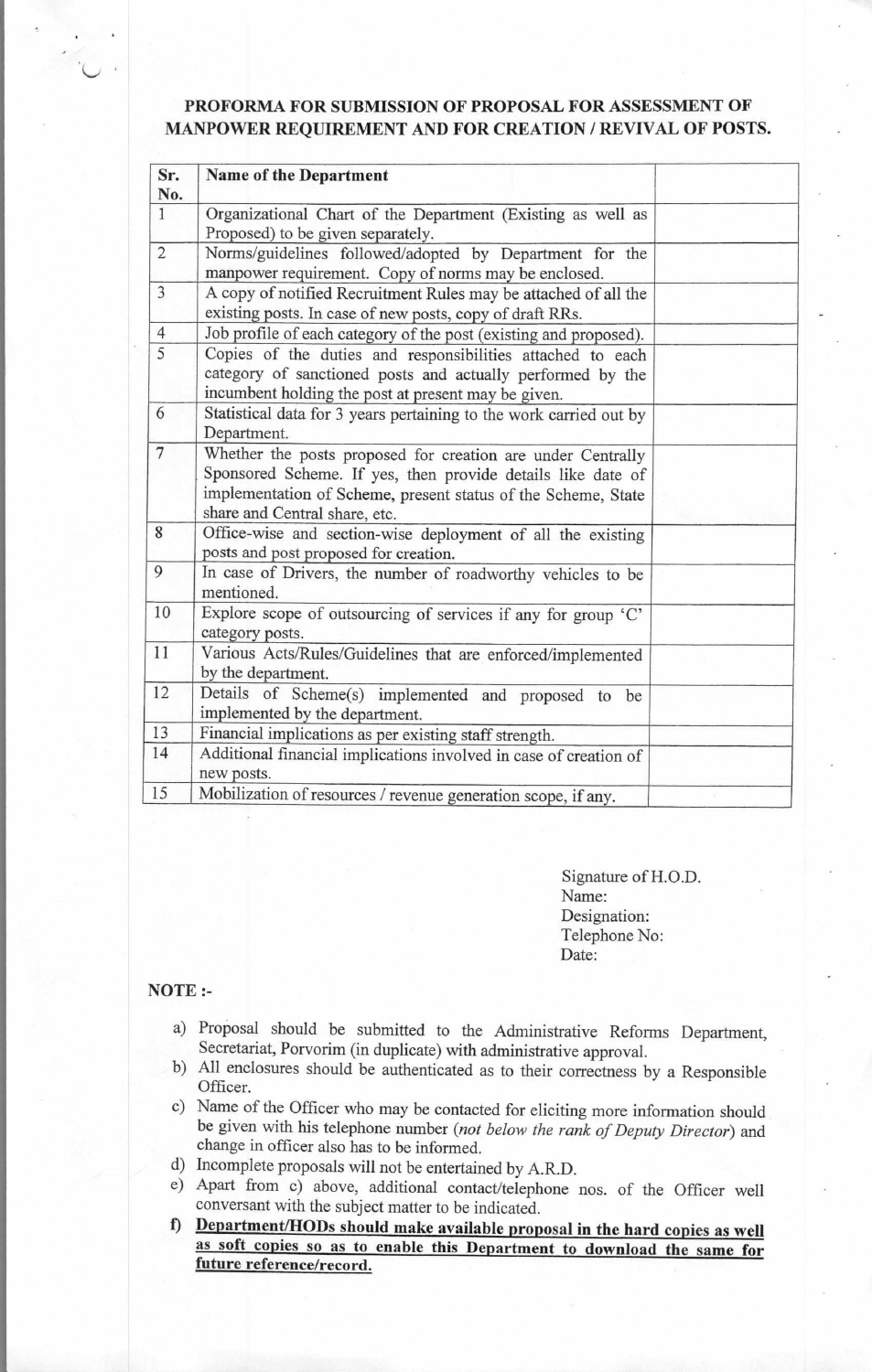Name of the Department:

Annexure 'A'

|       |  |  |                           |                     | $\mathop{\rm St}\nolimits$ .                                                                                            |
|-------|--|--|---------------------------|---------------------|-------------------------------------------------------------------------------------------------------------------------|
| Total |  |  |                           |                     | Designation of<br>the post                                                                                              |
|       |  |  |                           |                     | (Pay<br>scale)<br>Pay<br>level                                                                                          |
|       |  |  |                           | <b>Filled</b>       |                                                                                                                         |
|       |  |  |                           | Vacant              | No. of existing posts as per<br>sanctioned strength                                                                     |
|       |  |  |                           | Total               |                                                                                                                         |
|       |  |  |                           |                     | Date of<br>vacancy of the<br>lapsed post                                                                                |
|       |  |  |                           |                     | proposed for<br>No. of posts<br>creation                                                                                |
|       |  |  |                           |                     | proposed for<br>No. of posts<br>revival                                                                                 |
|       |  |  |                           |                     | surrendered by the<br>No. of posts to be<br>department                                                                  |
|       |  |  | any/statutory requirement | norms/guidelines if | revival of posts proposed by<br>Justification for creation /<br>the workload position and<br>the department quantifying |

Signature of H.O.D.<br>Name:<br>Designation:<br>Telephone No:<br>Date: